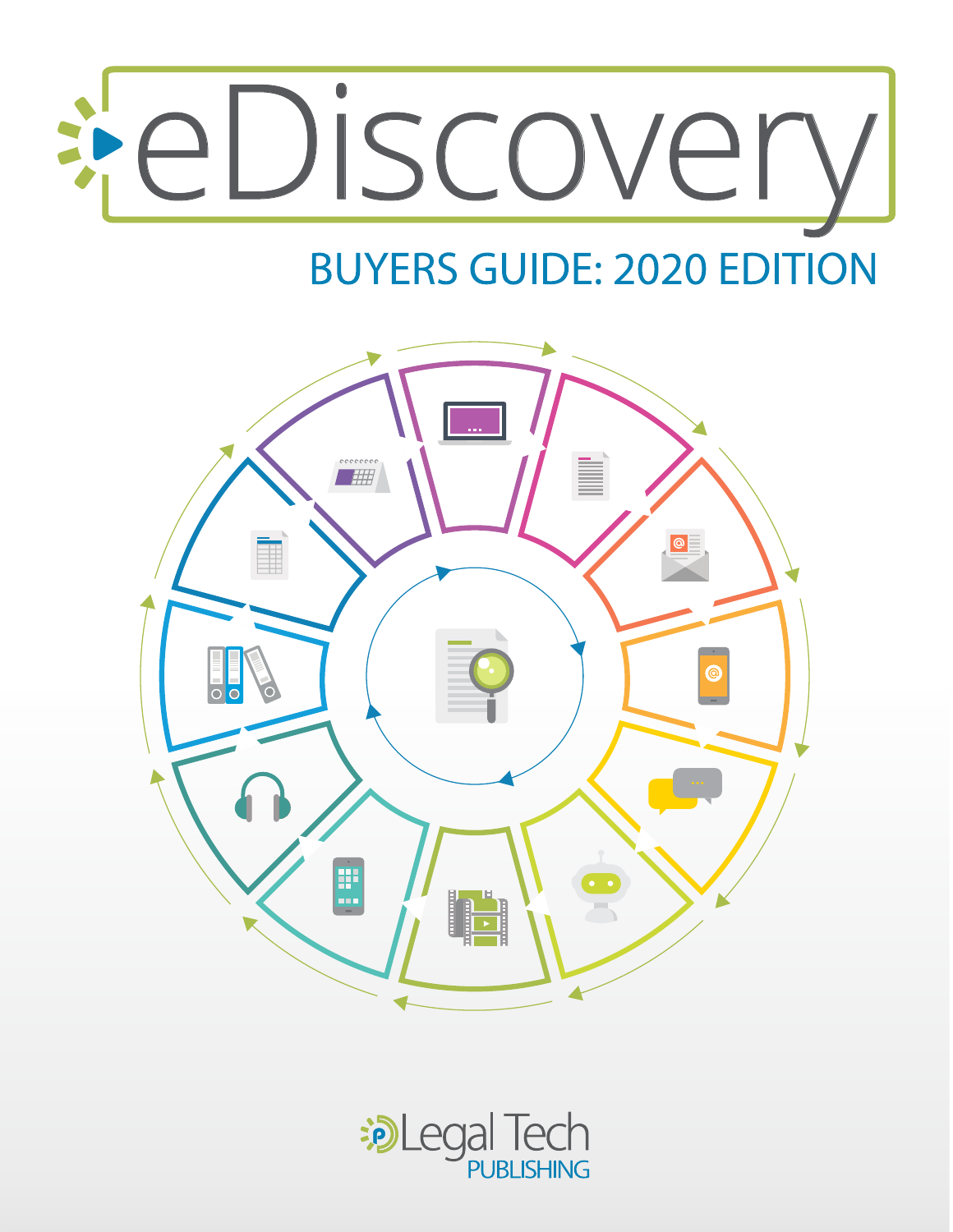

# **Case Study:** How One Law Firm Successfully Adopted an eDiscovery Platform That Kept Them Competitive in the Marketplace Providing Remarkable Value to Their Clients

In order to support their growing litigation practice, the lawyers at Garvey Schubert Barer, PC realized they needed to make some changes to their eDiscovery workflows and software. The changing landscape of litigation over the last several years revealed a knowledge gap in some firms and Garvey Schubert was determined to make the investments necessary to keep their firm as competitive as possible.

The firm's smaller matters were being plagued by costs that couldn't be recovered due to antiquated software and insufficient training. The more complex matters were being outsourced to service providers who sent enormous and unpredictable monthly invoices that certainly didn't sit well with clients.

The litigators at Garvey Schubert were aware of client frustration in regards to those unpredictable costs, so they sought a way to refine their eDiscovery processes and potentially even recover the outside costs they were helplessly passing on to clients. The firm pulled together a team of resources including lawyers, paralegals, and IT.

#### **A Unique IT Professional Thrown into eDiscovery**

About 25 years ago, an IT professional by the name of Esther Sugai joined Garvey Schubert. Among her many responsibilities at the firm, Esther soon found that a huge chunk of her time was taken up by a quirky piece of software used by litigation teams called Summation which was not well liked. She had to learn about Summation while juggling all her other IT duties. Esther

would receive data dumps of digital files and documents that she was expected to load into Summation but, as she put it, "It was a bit of a mess and very frustrating."

While getting data into Summation was frustrating, so was getting files out. Esther struggled with creating production sets which would typically require multiple attempts before everything was acceptable. There would be numerous glitches that required a lot of Esther's attention throughout the day and even over weekends.

#### **Was There a Better Way to Manage eDiscovery?**

Looking for a better way, the litigation chair at Garvey Schubert heard about Digital WarRoom and commissioned Esther to seek out more information about it. There were several internal meetings to discuss the firm's eDiscovery challenges and whether Digital WarRoom was the right fit.

One of the most appealing benefits with Digital WarRoom was that the firm could keep full control over the workflow and logistics of their eDiscovery duties while offloading the network and hardware headaches. They could access Digital WarRoom through the cloud while still maintaining full oversight on how and when they uploaded data, set up reviews, and exported productions.

The light bulb truly lit up when the firm realized the "in-house" work was billable to their clients at reasonable (and predictable) rates while still allowing the firm to benefit from some additional revenue.

### **Digital WarRoom Case Study Authored by: Brett Burney**

In his role as a consummate eDiscovery consultant, Brett Burney comes in contact with a wide variety of tools and software used in litigation matters. That experience has enabled Brett to write about the eDiscovery industry and review multiple products as the Editor-in-Chief for the Legal Tech Publishing Division of Legal Tech Media. Brett also works with law firms and corporate legal departments to help them navigate the challenges they face in collecting, processing, reviewing, and producing electronically stored information involved in litigation matters and investigations.

#### **A Law Firm On The Move…**

Since its founding in 1966, Garvey Schubert Barer focused on resultsoriented legal counsel for clients to help them solve problems, create new business opportunities, and mitigate risks associated with litigation. In June 2019, the firm combined forces with Foster Pepper LLC to form Foster Garvey, PC. The combined firm now has over 180 attorneys in six offices through the Pacific Northwest with a national reach.

**D**Legal Tech | legaltechpublishing.com | © Legal Tech Publishing 2020. PAGE 2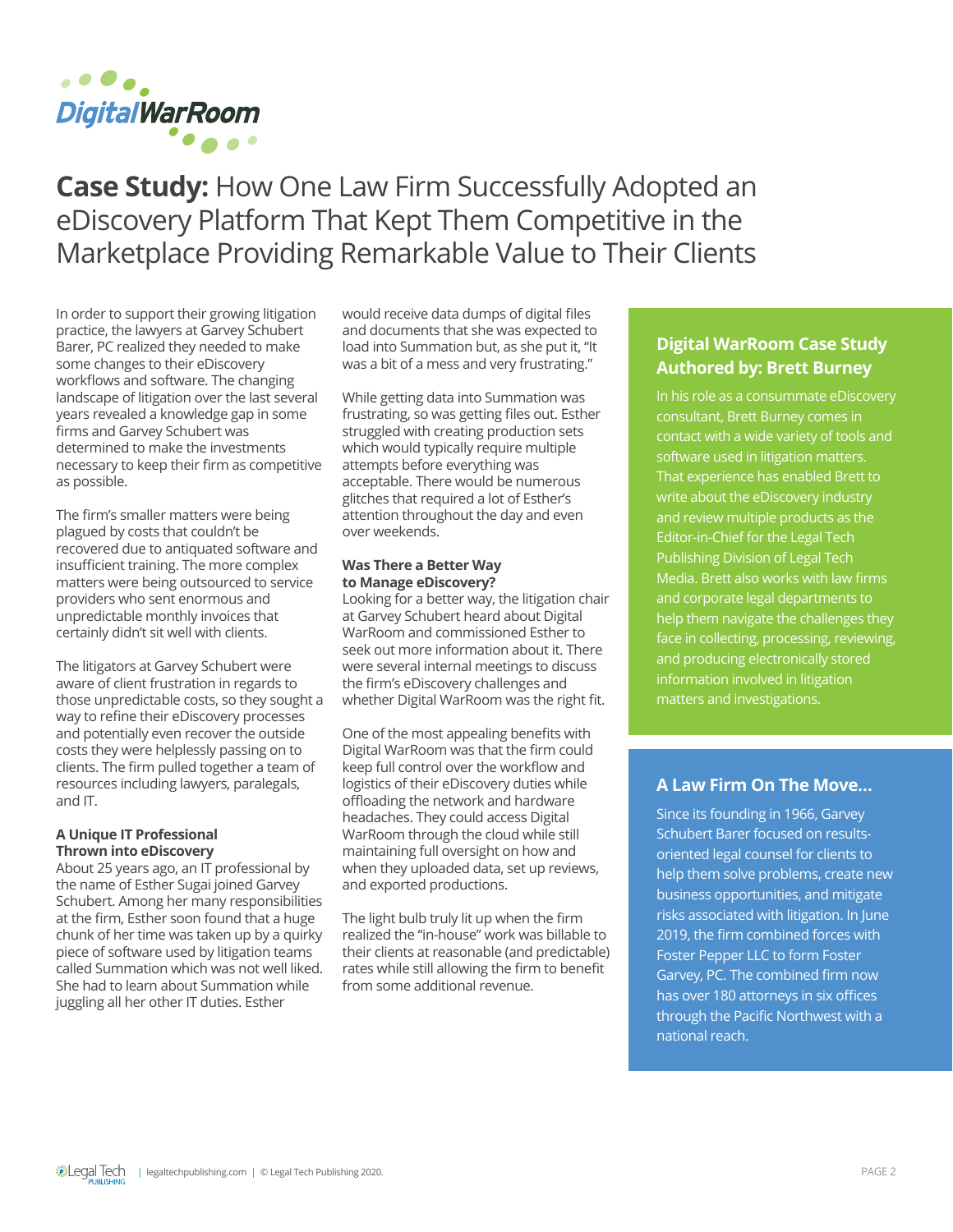#### **A Successful Rollout and Terrific Training**

The firm eagerly adopted Digital WarRoom, and everyone connected to the software through Microsoft Remote Desktop to servers that were specifically dedicated to Garvey Schubert. There was no need to install Digital WarRoom software on individual computers at the firm, or bother the users when an update was required since they always had access to the most up-to-date version.

Esther had some specific demands for Digital WarRoom when it came to training. She wanted to ensure the software and accompanying workflows were sincerely embraced and adopted across all of their offices. Instead of training everyone at the

same time, Esther requested Digital WarRoom break down the training for each office, but include BOTH attorneys and paralegals so they could hear each other's questions and comments.

"Digital WarRoom went over and above to ensure the training went well for each office," reported Esther. Training went so well, in fact, that Digital WarRoom doubled their presence at the firm within 6 months. "I can't say enough about how Digital WarRoom accommodated us during the software rollout and training," stated Esther.

#### **Searching for the Right Words**

"One feature we came to like was the fact that we could run the searches ourselves



Here you can see how the Digital WarRoom Private Cloud allows Acme Law Firm to not only recover some of the costs of hosting and reviewing the data for litigation matters, but Digital WarRoom makes it easy to break down separate invoices for each individual client.

### **Bill Gallivan, CEO of Digital WarRoom, on Esther's role at the firm…**

 "Picking appropriate technology for a firm's needs is NOT the hardest challenge. The real challenge was integrating Digital WarRoom technologies into the firm's culture and workflows to ensure the firm's clients were delighted and the firm's partners were able to market and manage profitable practices. Esther rolled out the training and matter practice templates for each litigation group in the main office and enlisted champions in each office. "

## **Training from Digital WarRoom**

Digital WarRoom offers unlimited, personalized training sessions in your first month of using the platform. You can schedule multiple, personalized screenshare trainings during your first month to ensure your team is using everything properly and completely. Plus all customers get complete access to all support documents including user guides, training videos, and blog articles.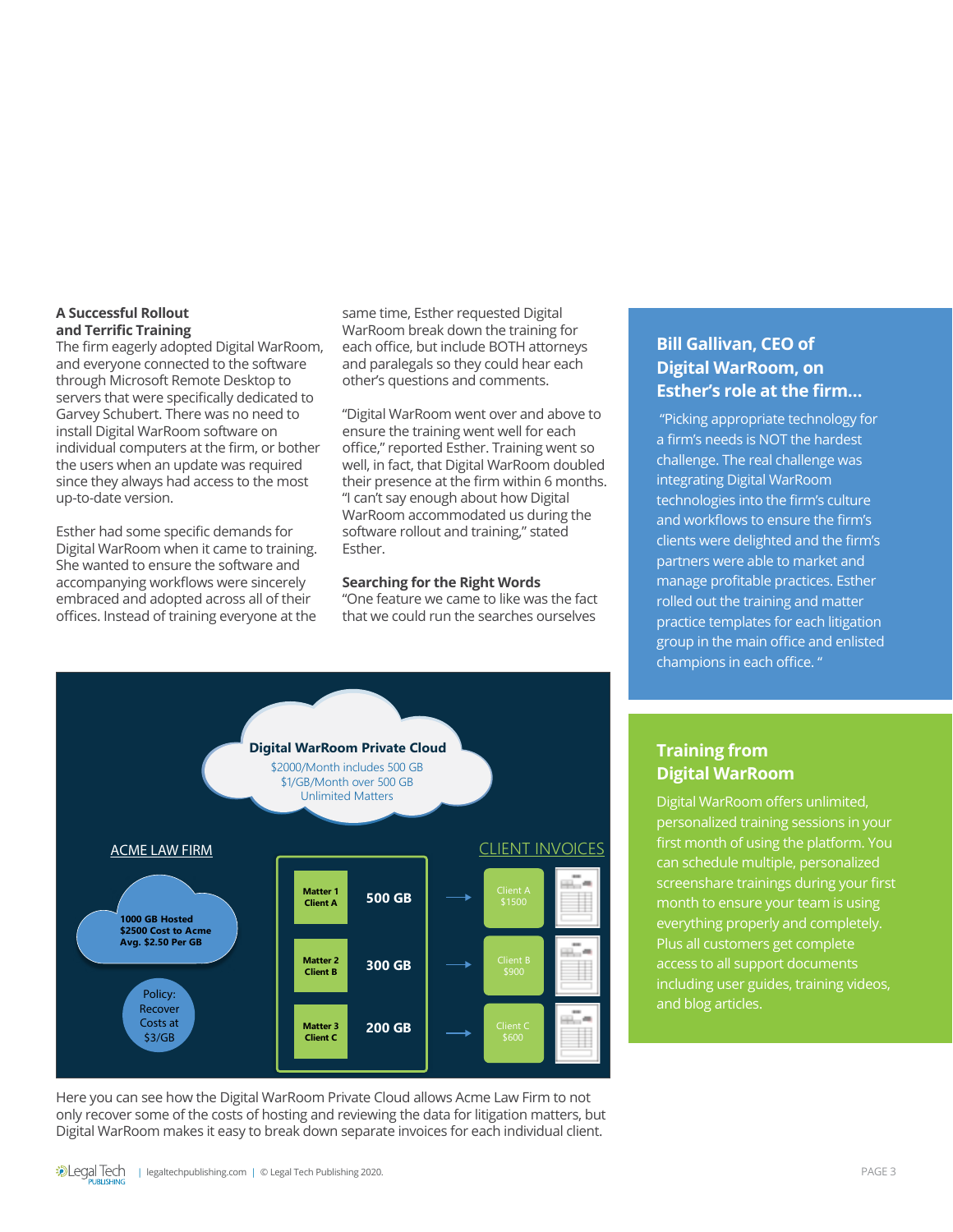and cull the documents, then see the results and export them to Microsoft Excel," commented Esther. "We would run keyword searches on documents and use the Excel export for negotiating with the opposing counsel." In addition, those same search tools helped teams understand how they could reduce an overwhelming corpus of documents down to a manageable size for review.

"Searching in Digital WarRoom was easier than Relativity," stated Esther, noting how the "big long search screen" in Relativity was difficult for paralegals and attorneys to navigate. While the Relativity databases were hosted by outside service providers that could run searches for them, it would take a day or two for a search to be completed and the results delivered. With Digital WarRoom, attorneys and paralegals could run searches themselves and immediately analyze the results without having to wait.

#### **Mission Accomplished: Costs Recovered**

Because of Esther's unrelenting commitment to overseeing the deployment, training, and workflow development with

Digital WarRoom, the firm was paying far less using Digital WarRoom than they were for hosting similar matters with outside service providers.

Additionally, Esther praised Digital WarRoom for their willingness and ability to divide the invoices so charges could be apportioned to the appropriate matter and client. "We talked about billing a lot with Digital WarRoom and they would break down the invoices so we could see how data was stored for each matter," stated Esther. That was a huge relief for attorneys who had to explain and describe each expense to their clients.

Needless to say, Digital WarRoom was a smart move for Garvey Schubert on several levels. While the firm has grown and Esther has moved on, the work that she put in place continues to carry the firm forward as a leader in the litigation and eDiscovery space.

# **Bill Gallivan, CEO of Digital WarRoom, on Esther's involvement with eDiscovery pricing…**

Esther worked with the firm's Partners to develop an expense recovery philosophy and then delivered eDiscovery metrics to accounting that could be added to the practice support professional hours every month for client invoices. Fees were extremely competitive relative to outside vendors since requests no longer had to be translated to outside project managers and speed also improved significantly. Client discovery bills were dropping while the firm captured all of those fees.

| legaltechpublishing.com | © Legal Tech Publishing 2020. PAGE 4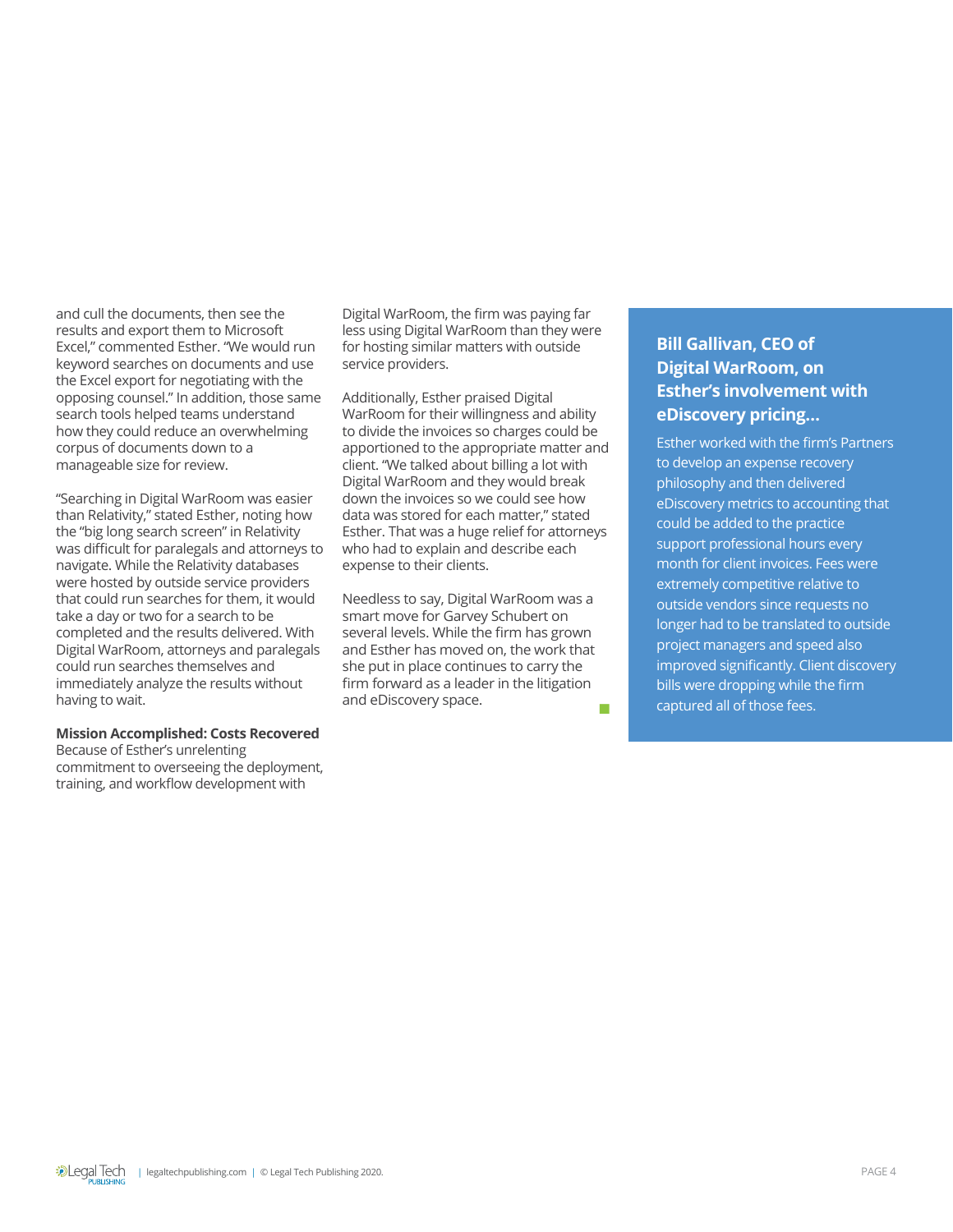# **Thank you for reading, let's keep in touch!**

We appreciate the time you spent researching solutions for your law firm. New products, feature updates, and announcements happen throughout the year. So, to help you stay informed we have expanded Legal Tech Publishing's Buyers Guide Series to include an eBook for nearly every product category. Subscribe to receive notifications when a new guide is released, and access to our complimentary webinar series. Follow us on the channels below for updates and special virtual events.



[Subscribe to our Vimeo Channel](https://vimeo.com/legaltechpub)



[Follow us on Twitter](https://twitter.com/legaltechpub)



[Like us on Facebook](https://www.facebook.com/LegalTechPublishing/)



Follow us on LinkedIn